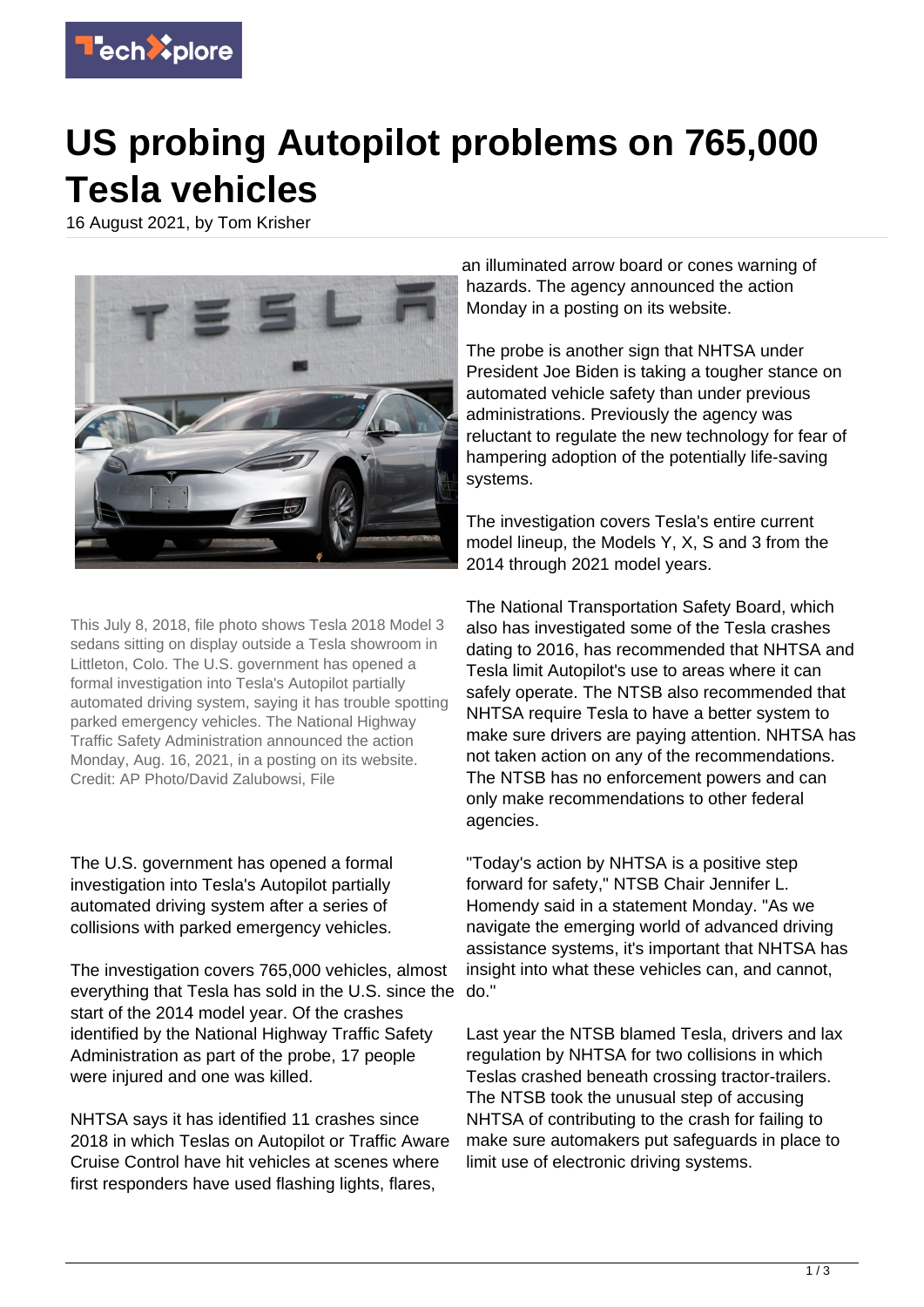

The agency made the determinations after investigating a 2019 crash in Delray Beach, Florida, pressure on the steering wheel to make sure in which the 50-year-old driver of a Tesla Model 3 was killed. The car was driving on Autopilot when neither the driver nor the Autopilot system braked or tried to avoid a tractor-trailer crossing in its path.

"We are glad to see NHTSA finally acknowledge our long standing call to investigate Tesla for putting technology on the road that will be foreseeably misused in a way that is leading to crashes, injuries, and deaths," said Jason Levine, executive director of the nonprofit Center for Auto Safety, an advocacy group. "If anything, this probe needs to go far beyond crashes involving first responder vehicles because the danger is to all drivers, passengers, and pedestrians when Autopilot is engaged."

Autopilot has frequently been misused by Tesla drivers, who have been caught driving drunk or even riding in the back seat while a car rolled down a California highway.

A message was left seeking comment from Tesla, which has disbanded its media relations office. Shares of Tesla Inc., based in Palo Alto, California, fell 4.3% Monday.

NHTSA has sent investigative teams to 31 crashes involving partially automated driver assist systems since June of 2016. Such systems can keep a vehicle centered in its lane and a safe distance from vehicles in front of it. Of those crashes, 25 involved Tesla Autopilot in which 10 deaths were reported, according to data released by the agency.

Tesla and other manufacturers warn that drivers using the systems must be ready to intervene at all times. In addition to crossing semis, Teslas using Autopilot have crashed into stopped emergency vehicles and a roadway barrier.

The probe by NHTSA is long overdue, said Raj Rajkumar, an electrical and computer engineering professor at Carnegie Mellon University who studies automated vehicles.

Tesla's failure to effectively monitor drivers to make sure they're paying attention should be the top

priority in the probe, Rajkumar said. Teslas detect drivers are engaged, but drivers often fool the system.

"It's very easy to bypass the steering pressure thing," Rajkumar said. "It's been going on since 2014. We have been discussing this for a long time now."

The crashes into emergency vehicles cited by NHTSA began on Jan. 22, 2018 in Culver City, California, near Los Angeles when a Tesla using Autopilot struck a parked firetruck that was partially in the travel lanes with its lights flashing. Crews were handling another crash at the time.

Since then, the agency said there were crashes in Laguna Beach, California; Norwalk, Connecticut; Cloverdale, Indiana; West Bridgewater, Massachusetts; Cochise County, Arizona; Charlotte, North Carolina; Montgomery County, Texas; Lansing, Michigan; and Miami, Florida.

"The investigation will assess the technologies and methods used to monitor, assist and enforce the driver's engagement with the dynamic driving task during Autopilot operation," NHTSA said in its investigation documents.

In addition, the probe will cover object and event detection by the system, as well as where it is allowed to operate. NHTSA says it will examine "contributing circumstances" to the crashes, as well as similar crashes.

An investigation could lead to a recall or other enforcement action by NHTSA.

"NHTSA reminds the public that no commercially available motor vehicles today are capable of driving themselves," the agency said in a statement. "Every available vehicle requires a human driver to be in control at all times, and all state laws hold human drivers responsible for operation of their vehicles."

The agency said it has "robust enforcement tools" to protect the public and investigate potential safety issues, and it will act when it finds evidence "of